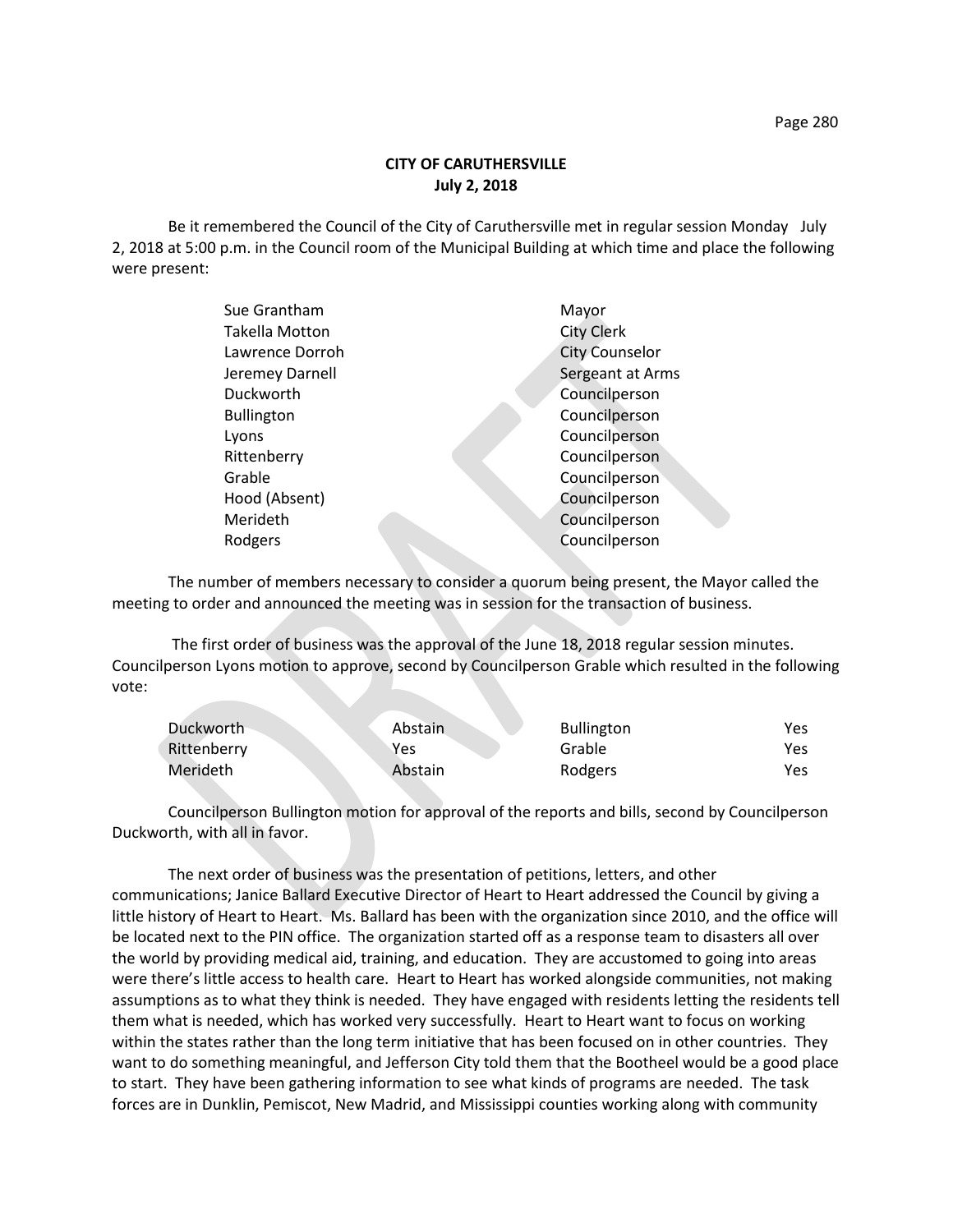## Page 281

health workers assigned to the areas. They will identify the needs along with the communities and help to prioritize the needs. The launching of actual programs will begin next summer, and hope the City will host a meeting once they get to that point.

Unfinished business; there was discussion of Nixle 360 that is through Everbridge, which is the local emergency system that is set up to alert residents to any disasters that may occur. Payment will be made through Police & Fire, but the billing method needs clarification.

Fire report; Fire calls from June 22,2018 through July 2, 2018 are as follows: 6/22/18; Vacant burned out house set on fire, 6/25/18; Fire alarm sounding due to cooking, 6/28/18; Gas riser struck by lawn mower, 6/30/18; Fire alarm sounding at Heritage Inn, 7/1/18; Fire alarm sounding on South Ward, 7/2/18; Eighteen wheeler reported on fire on I55/412. Training for the month of May was the flushing of fire hydrants there were 18 members present. The Fourth of July fireworks display will be held at Bunge Grain Company behind City Hall at 9:00 p.m. No one will be allowed at the top of the levee, and J & M displays will be conducting the display again this year.

Street & Sanitation report; Terry Rushing reported on the collection of yard waste, and the two dump trucks are down. Mr. Rushing talked with Rick Young to amend a Right of Entry to go onto his property on Adams to remove razor wire, and helped with the cleanup. The crew has been mowing properties in preparation of the holiday. There's a burnt out on East 5<sup>th</sup> St. that will be taken down when the trucks are operable. Mr. Rushing was called to remove a skunk from a residence, which they have removed 5 skunks and an opossum from the same residence. Mr. Rushing proposed Mooreland Dr. as to having a cul-de-sac enabling sanitation services to have a turnaround rather than having to back up. The cost would be \$32,320, with the total Street project still being under budgeted. Councilperson Duckworth motion for approval, second by Councilperson Merideth, which resulted in the following vote:

| Duckworth | Yes | <b>Bullington</b> | No  |
|-----------|-----|-------------------|-----|
| Lyons     | No  | Rittenberry       | No  |
| Grable    | Yes | Merideth          | Yes |
| Rodgers   | No  |                   |     |

Mr. Rushing asked for approval to replace the galvanized and copper lines on Mooreland Dr. Councilperson Duckworth motion for approval, second by Councilperson Grable, which resulted in the following vote:

| Duckworth | Yes | <b>Bullington</b> | Yes |
|-----------|-----|-------------------|-----|
| Lyons     | Yes | Rittenberry       | Yes |
| Grable    | Yes | Merideth          | Yes |
| Rodgers   | Yes |                   |     |

There are 6 Sycamore trees busting up the curbs on Mooreland Dr. and Mr. Rushing asked for approval to remove the trees at a cost of \$3,350. Councilperson Merideth motion for approval, second by Councilperson Duckworth, which resulted in the following vote: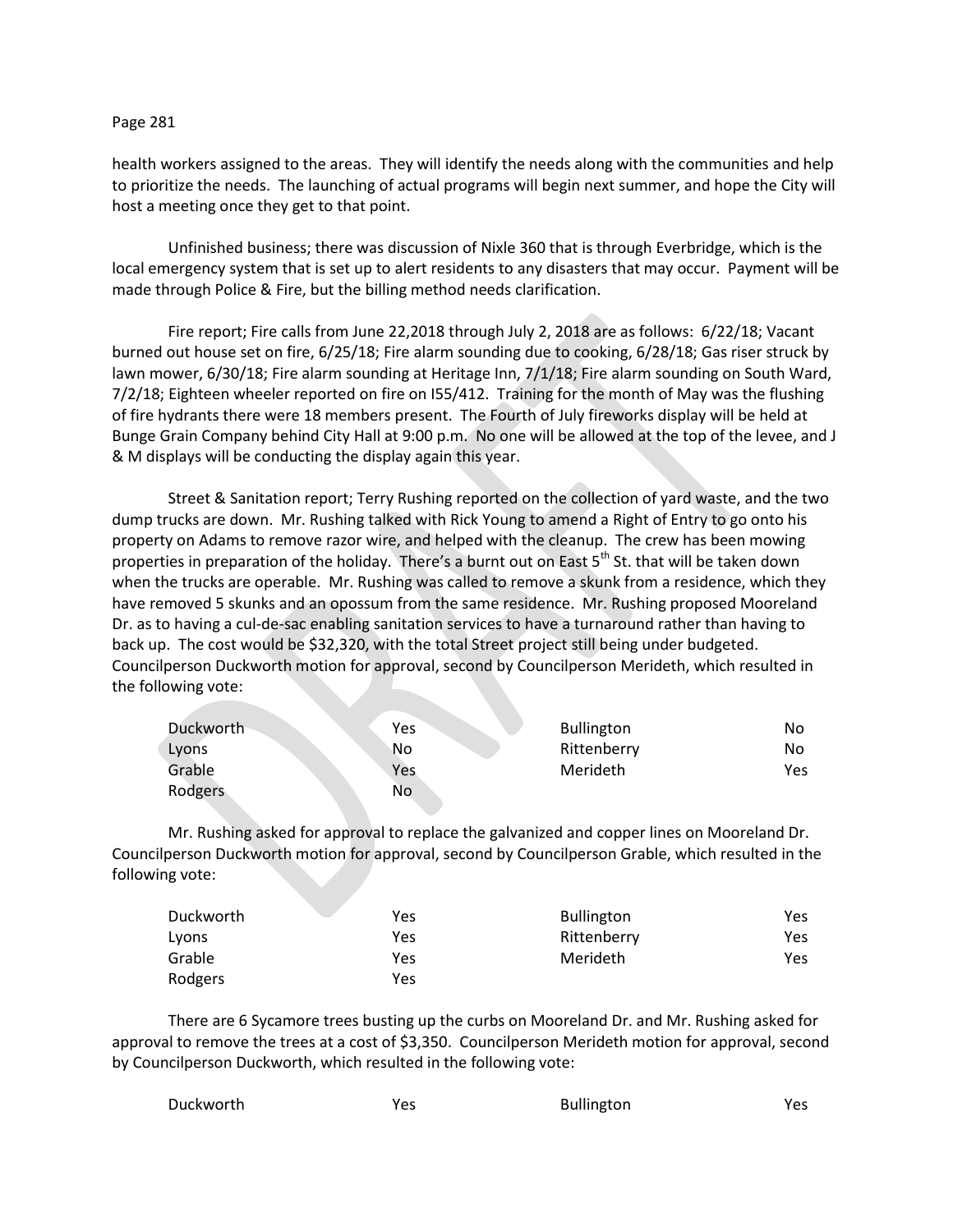| Lyons   | Yes | Rittenberry | Yes |
|---------|-----|-------------|-----|
| Grable  | Yes | Merideth    | Yes |
| Rodgers | Yes |             |     |

Code Enforcement; Sonya Fuller reported that she had sent out 14 letters, and had done 5 follow ups. There was a bus on 7th St. that was parked illegally on the side of the resident's house with expired license plates, and was moved to a car lot.

Water & Waste Water; Paul Shaw gave a presentation of what is needed to support the infrastructure of the Water & Waste Water plants. As was explained at the last meeting a disinfection system is needed, Aerators for the Waste Water is needed, standby power for Waste Water plant, SCADA system for Water plant, Sludge Application vehicle, Boom truck, Vacuum truck, Water well, Force main, restoring plant 1, and lift stations. The work would also include inflow source correction and sewer main repairs. The half cent economic sales tax is imperative to have this work done. Our current tax rate is 8.75 percent and with the increase would bring it to 9.25 per cent which is lower than the surrounding areas in state in and out of state. Richard Lee stated that safety and being compliant are the paramount issues of concern. Doug McDowell made mention that there have been companies the Port Authority have had to tell that our water system could not support their business.

Jana Merideth, Economic Advisory Committee reported that their primary concern at this time was the August 7, 2018 election and getting the half cent economic sales tax passed. The campaign committee is the Essential Water & Sewer Project, which has nothing to do with the City. The Economic Advisory Committee is basically the sound board for the Economic Planning Team. The Economic Development Planning Team is the larger group that went to Jefferson City last year. They will meet quarterly and their first meeting is July 10, 2018 at 5:30 p.m. at City Hall. The Economic team was able to submit 2 buildings in Industrial Park as part of the Restore Project that John Ferguson made them aware of. There will be a meeting July 5, 2018 at 10:00 a.m. at the Delta Center hosted by the Missouri Department of Economic Development and Representative Don Rone. There will also be members attending the Mississippi River Cities & Towns Initiative annual meeting in Quad Cities IL, IA September 18-20, 2018.

Park & Recreation; Wes Deere reported that the last swim meet will be this Saturday. The park equipment is in the parks, and the Park Board will meet next Wednesday at 6:00 p.m. The Fun & Sun for Caruthersville students K-8 is still taking signups; activities are at the Recreation Center.

Library; Teresa Tidwell reported that her meeting in Louisiana consisted of groups of conversation cafes that libraries can host, coming up with ideas and plans for the community. The Democrat Argus is the top 10 of all newspapers the first month on the landing page that has been digitalized. There will be no summer reading this week. Christina will be having a camp from 10:00 a.m. through 2:30 p.m. providing activities and helping with the free lunch.

Budget; Councilperson Bullington made reference to the General Fund looking at the May financials in which the revenues are declining. Ms. Bullington also pointed out projects budgeted out of the Sales Tax Fund that hadn't been used which will be a carryover to the next budget. Councilperson Bullington made motion to adopt the current budget to carry over to the new fiscal year until adoption of the final budget. Councilperson Duckworth second the motion, which resulted in the following vote:

Page 282